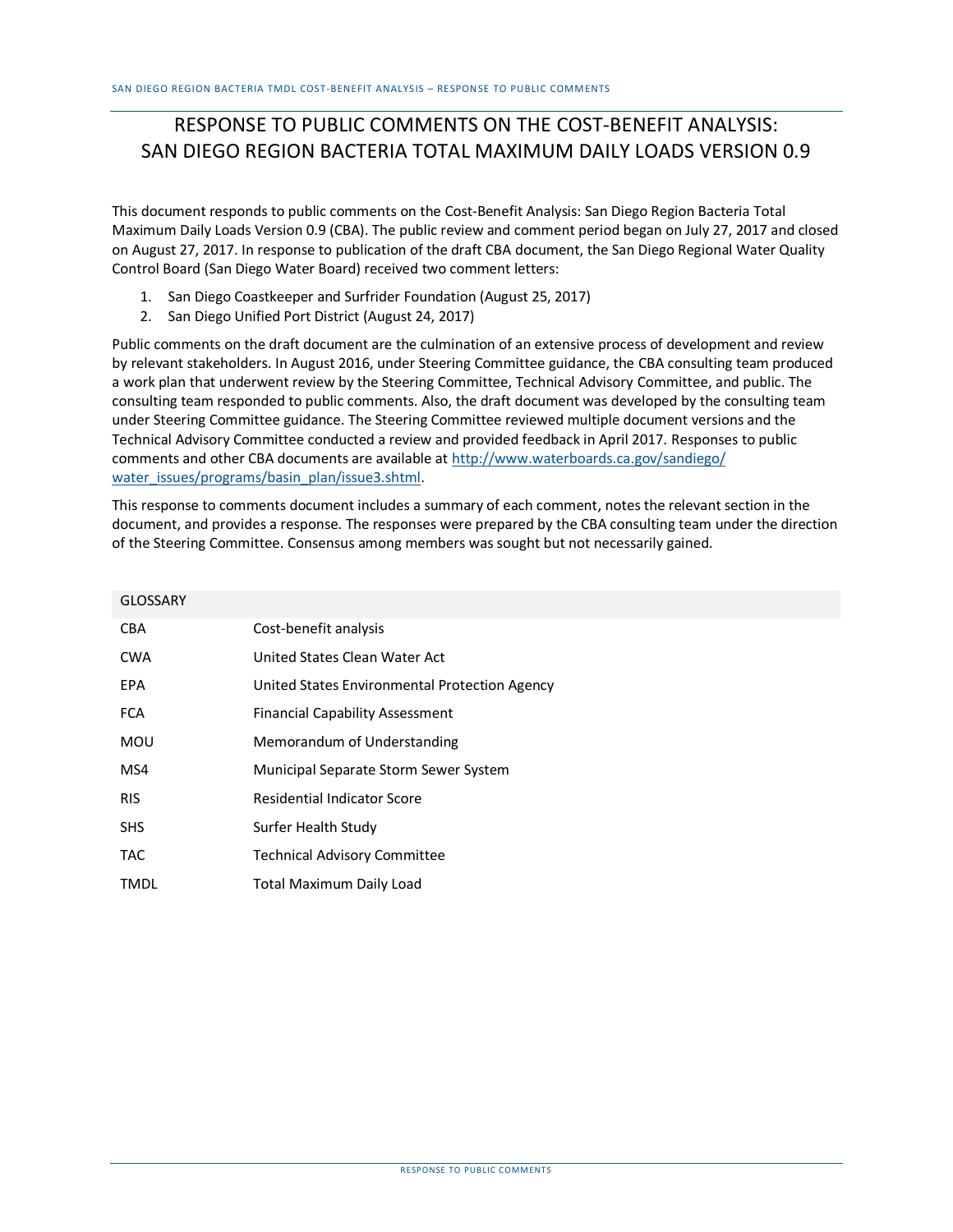|                | <b>COMMENT</b><br><b>SOURCE AND</b><br><b>SECTION</b>               | <b>COMMENT SUMMARY</b>                                                                                                                                                       | <b>RESPONSE TO COMMENTS</b>                                                                                                                                                                                                                                                                                                                                                                                                                                                                                                                                                                                                                                                                                                                                                                                                                                                                                                                                                                                                                                                                                                                                                                                                                                                                                                                                                                                                                                                                                                                                                                                                                                                                         |
|----------------|---------------------------------------------------------------------|------------------------------------------------------------------------------------------------------------------------------------------------------------------------------|-----------------------------------------------------------------------------------------------------------------------------------------------------------------------------------------------------------------------------------------------------------------------------------------------------------------------------------------------------------------------------------------------------------------------------------------------------------------------------------------------------------------------------------------------------------------------------------------------------------------------------------------------------------------------------------------------------------------------------------------------------------------------------------------------------------------------------------------------------------------------------------------------------------------------------------------------------------------------------------------------------------------------------------------------------------------------------------------------------------------------------------------------------------------------------------------------------------------------------------------------------------------------------------------------------------------------------------------------------------------------------------------------------------------------------------------------------------------------------------------------------------------------------------------------------------------------------------------------------------------------------------------------------------------------------------------------------|
| 1              | San Diego<br>Coastkeeper<br>and Surfrider<br>Foundation-<br>Overall | The Regional Board<br>should require third-<br>party review of the<br>analysis                                                                                               | The CBA supports Triennial Review Issue 3, which seeks to determine<br>whether and to what extent data supports amending the objectives,<br>implementation provisions for applicable TMDLs, or the TMDLs<br>themselves. The copermittees' MOU regarding recommendations for<br>TMDL revisions allows the parties to recommend TMDL changes based<br>on findings of the CBA and other studies. The San Diego Water Board<br>would consider and evaluate recommendations at a public hearing,<br>meeting, or workshop. If the San Diego Water Board decides to proceed<br>with TMDL changes, it could seek additional review of the CBA at that<br>time. In addition, if the CBA forms the basis for proposed revisions to<br>local Water Quality Improvement Plans, then the applicable public<br>participation process could allow for a third-party review.<br>It is also important to note that the TAC, which included five<br>independent experts, reviewed the work plan and draft document<br>during the CBA development process. The TAC provided extensive<br>feedback that informed revisions to data sources, methods, and<br>assumptions. TAC members' areas of expertise included stormwater,<br>economics, wastewater, and epidemiology.<br>Finally, the project team is investigating options to publish the CBA in an<br>economics journal. The journal manuscript would undergo academic<br>review before publication.                                                                                                                                                                                                                                                              |
| $\overline{2}$ | San Diego<br>Coastkeeper<br>and Surfrider<br>Foundation-<br>Overall | Data gaps and<br>uncertainty in data and<br>assumptions are<br>significant throughout<br>the analysis, limiting the<br>utility of this analysis in<br>future decision making | The CBA is based on the best available science and provides new<br>information that was not available for the original TMDL. Nonetheless,<br>data gaps remain. Recognizing these data gaps, the CBA includes<br>uncertainty and sensitivity analyses and recommendations for future<br>research.<br>The commenter mentions concern with the SHS as a data source because<br>"subjects of the study are not representative of the typical beach-going<br>public, even during wet weather" and "Mission Bay is heavily used by<br>children and non-surfers regularly for contact recreation". The project<br>team recognizes the SHS focus on surfers and includes a<br>recommendation for future research to "quantify region-wide beach<br>visitation during wet and dry weather, including the mix of local<br>residents, tourists, and age groups". This effort is underway, with<br>recreational observation data from Ocean Beach showing 85% of<br>submergence activity occurring by adults. Finally, Mission Bay is not a<br>TMDL watershed and is not specifically addressed in the CBA analysis.<br>The commenter also expresses concern over the freshwater analysis,<br>noting a report section that mentions minimal access by residents and<br>visitors to fresh bodies of water. The respondent attributes the lack of<br>visitation to poor development practices. However, as it relates to the<br>CBA, the project team was unable to find data supporting resident and<br>visitor attendance at creeks and rivers during wet weather.<br>Finally, the respondent cautions "against relying too heavily on the<br>underlying assumptions and data related to [human sources] in the |

 $\overline{a}$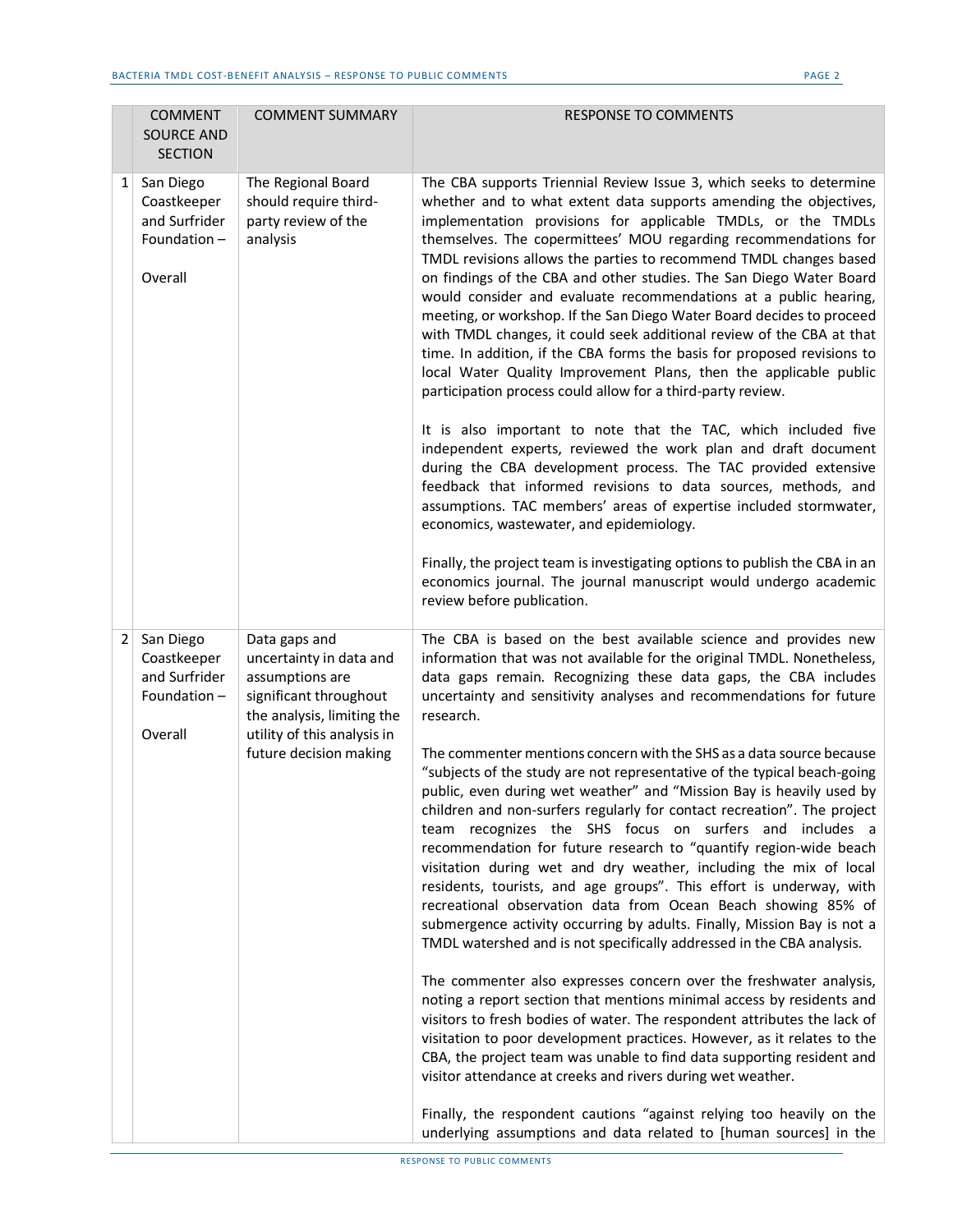|   |                                                                     |                                                                                                                                       | analysis". The respondent also requests prioritization of human sources<br>through regulation. Regarding the assumptions and data related to<br>human sources, the document describes uncertainty arising from limited<br>sampling points and limited data on illicit discharges and illegal dumping.<br>This uncertainty is presented visually with whisker plots and described<br>where data is presented in graphs and charts. This information is also<br>presented in the Human Sources technical memorandum, Water Quality<br>Inputs section, and explanations of uncertainty methods. Also, three<br>recommendations for future research focus on additional studies to<br>reduce uncertainty in Human Sources scenarios. Finally, regarding<br>prioritization of human sources, results of the cost-effectiveness analysis<br>find that human sources scenarios result in the greatest number of<br>avoided illnesses and regained beach trips per million dollars spent. This<br>finding suggests that a cost-effective strategy would prioritize repairing<br>broken pipes and replacing leaking septic systems. If the San Diego<br>Water Board or jurisdictions choose to drive investment through<br>regulations, findings support a focus on human sources. |
|---|---------------------------------------------------------------------|---------------------------------------------------------------------------------------------------------------------------------------|---------------------------------------------------------------------------------------------------------------------------------------------------------------------------------------------------------------------------------------------------------------------------------------------------------------------------------------------------------------------------------------------------------------------------------------------------------------------------------------------------------------------------------------------------------------------------------------------------------------------------------------------------------------------------------------------------------------------------------------------------------------------------------------------------------------------------------------------------------------------------------------------------------------------------------------------------------------------------------------------------------------------------------------------------------------------------------------------------------------------------------------------------------------------------------------------------------------------------------------------------------------------------|
| 3 | San Diego<br>Coastkeeper<br>and Surfrider<br>Foundation-<br>Overall | Several findings,<br>including net benefits<br>findings and financial<br>burden findings, are<br>unsupported and should<br>be amended | Regarding net benefits, the commenter highlights the OMB guidance<br>that the results can be misleading if important benefits or costs are<br>omitted or not quantified. Omitted benefit categories are an important<br>concern under certain conditions, none of which are found in this CBA.<br>Much of the concern with limitations of CBA arises from situations where<br>some scenarios involve the potential degradation or loss of important<br>natural resources with non-market values. This CBA does not have any<br>such scenarios, and rather involves only scenarios with identifiable<br>incremental improvements in resource conditions.                                                                                                                                                                                                                                                                                                                                                                                                                                                                                                                                                                                                                   |
|   |                                                                     |                                                                                                                                       | There is no evidence that the benefits (and costs) described qualitatively<br>would be a substantial portion of the overall net effect if they were to be<br>quantified and monetized. The benefit categories that are quantified and<br>monetized are the primary benefits and collectively address the<br>identifiable and likely benefits based on the most current available<br>information and scenario details. Furthermore, there is no evidence that<br>the monetary values systematically omit portions of the total value for<br>each benefit, as they represent average values and value ranges that<br>generally encompass the range of comparable values in the literature.<br>All identified types of potential benefits throughout the project process<br>were fully investigated.                                                                                                                                                                                                                                                                                                                                                                                                                                                                         |
|   |                                                                     |                                                                                                                                       | The fundamental characteristic of the CBA, that scenarios only involve<br>improvements in natural resource conditions rather than potential<br>losses, guards outcomes from major negative consequence risks where<br>a precautionary approach is particularly warranted.                                                                                                                                                                                                                                                                                                                                                                                                                                                                                                                                                                                                                                                                                                                                                                                                                                                                                                                                                                                                 |
|   |                                                                     |                                                                                                                                       | It is possible, that in conjunction with the actions and investments<br>included in the scenarios for this CBA, additional investments or scenario<br>modifications might make other benefits possible. A CBA cannot include<br>benefits if the corresponding costs are not also included. Further,<br>hypothetical benefits cannot be included if the feasibility of those<br>additional actions have not been assessed. Technical constraints or other<br>unintended consequences might counter such potential benefits.<br>Consequently, only benefits that correspond to existing scenario<br>elements can be considered.                                                                                                                                                                                                                                                                                                                                                                                                                                                                                                                                                                                                                                             |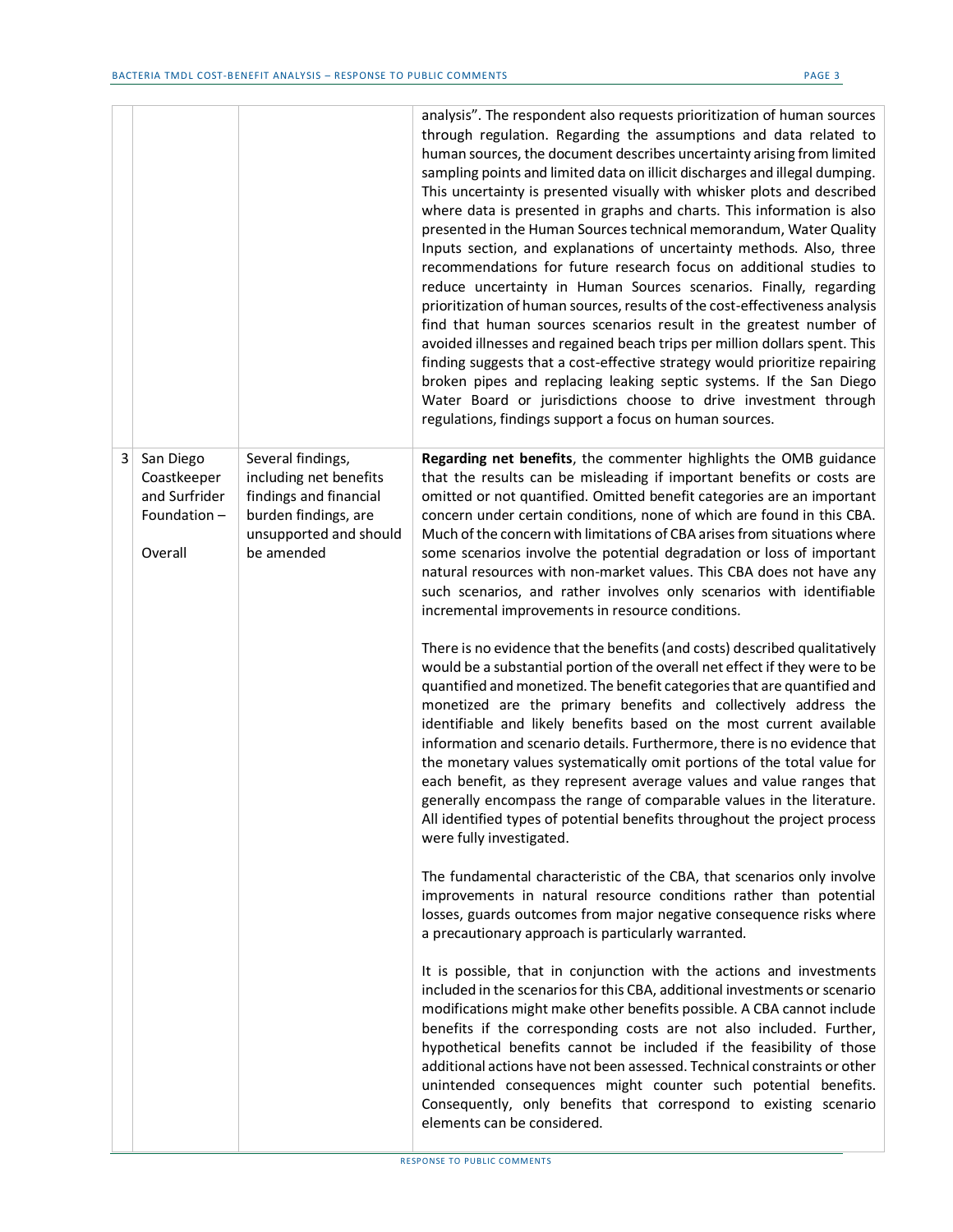|   |                                                             |                                                                                                                                                                                                                                                                                                                 | Regarding the Screening FCA, the commenter mentions that the CBA<br>document should only include services related to the Bacteria TMDL.<br>However, EPA guidance encourages municipalities to include all CWA<br>services in assessments. The EPA guidance has evolved since its initial<br>publication in 1997, growing in scope from focusing on consent decrees<br>to address Combined Sewer Overflows to stormwater MS4 programs<br>and wastewater treatment plant NPDES compliance. Thus, the screening<br>FCA is consistent with EPA guidance. Further, it does separate residential<br>indicator score results to aide in reader in understanding which portion<br>of the results come from the Bacteria TMDL versus other services. |
|---|-------------------------------------------------------------|-----------------------------------------------------------------------------------------------------------------------------------------------------------------------------------------------------------------------------------------------------------------------------------------------------------------|---------------------------------------------------------------------------------------------------------------------------------------------------------------------------------------------------------------------------------------------------------------------------------------------------------------------------------------------------------------------------------------------------------------------------------------------------------------------------------------------------------------------------------------------------------------------------------------------------------------------------------------------------------------------------------------------------------------------------------------------|
| 4 | San Diego<br><b>Unified Port</b><br>District-<br>Overall    | The District supports the<br>Regional Board's efforts<br>to produce an unbiased<br>evaluation of both the<br>costs and benefits of<br>varied implementation<br>methods that may assist<br>in achieving wet<br>weather numeric targets<br>defined in the 20<br><b>Beaches and Creeks</b><br><b>Bacteria TMDL</b> | No response is necessary.                                                                                                                                                                                                                                                                                                                                                                                                                                                                                                                                                                                                                                                                                                                   |
| 5 | San Diego<br><b>Unified Port</b><br>District $-$<br>Overall | The District<br>recommends the<br>Regional Board evaluate<br>all Bacteria TMDLs in the<br>same manner as the 20<br><b>Beaches and Creeks</b><br><b>TMDL</b>                                                                                                                                                     | No response is necessary.                                                                                                                                                                                                                                                                                                                                                                                                                                                                                                                                                                                                                                                                                                                   |

## REFERENCES

- (1) Memorandum of Understanding Between the County of San Diego, City of San Diego, and the County of Orange, and the San Diego Water Board Regarding Bacteria TMDL and Recommendations for TMDL Revisions. http://www.waterboards.ca.gov/sandiego/water\_issues/programs/basin\_plan/docs/issue3/MOU.pdf
- (2) Office of Management and Budget. 2003. Circular A-4[. http://www.whitehouse.gov/omb/circulars\\_a004\\_a-4.](http://www.whitehouse.gov/omb/circulars_a004_a-4)
- (3) Arnold, Benjamin F., Kenneth C. Schiff, Ayse Ercumen, Jade Benjamin-Chung, Joshua A. Steele, John F. Griffith, Steven J. Steinberg, Paul Smith, Charles D. McGee, Richard Wilson, Chad Nelsen, Stephen B. Weisberg, and John. M. Colford, Jr. (2017). *Acute Illness Among Surfers After Exposure to Seawater in Dry- and Wet-Weather Conditions*. Available online a[t http://www.sccwrp.org/shs/.](http://www.sccwrp.org/shs/)